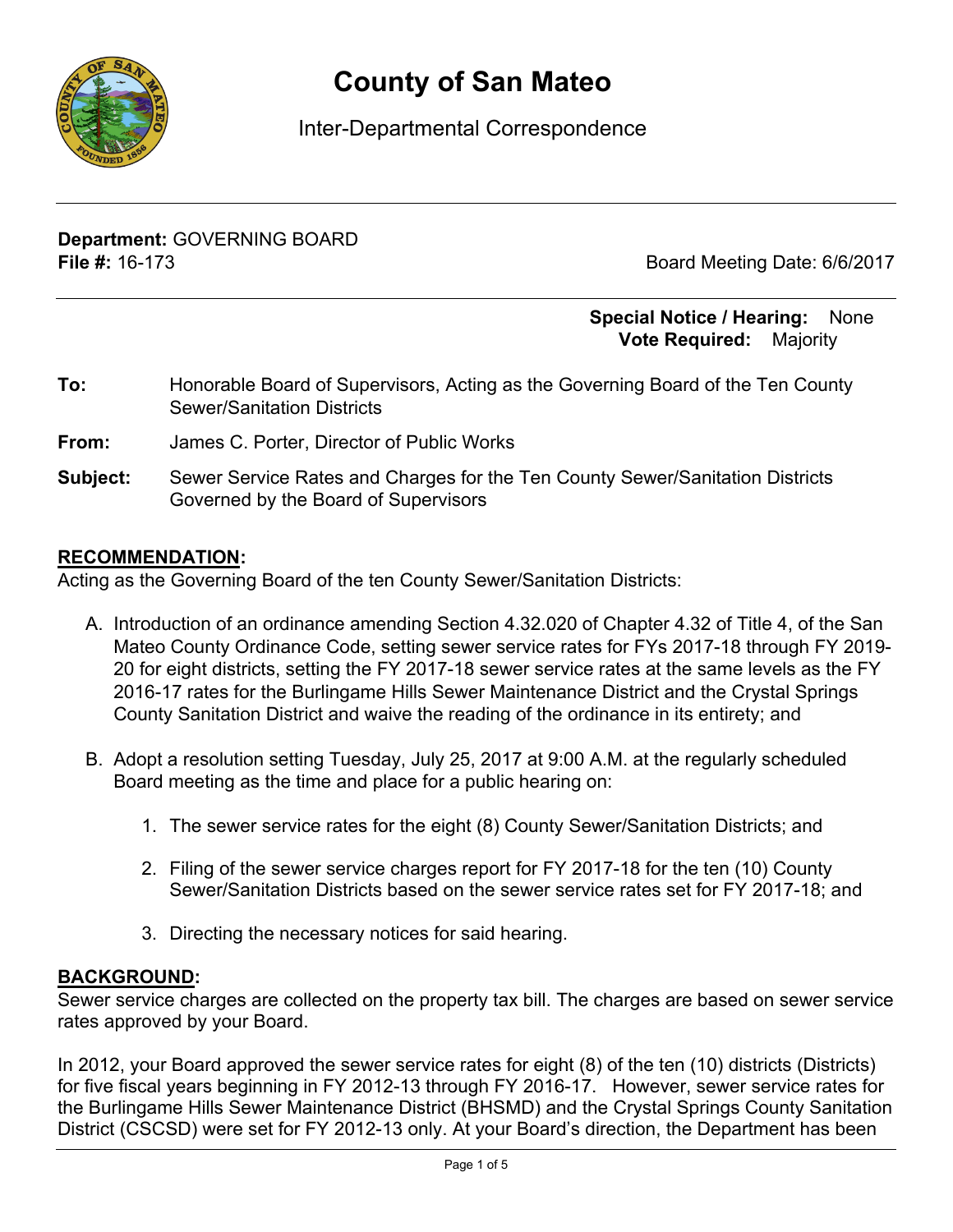working with homeowner association representatives from the BHSMD and the CSCSD to address the issues specific to these districts. The sewer service rates for these two districts have been set annually due to the uncertainty of funding required to maintain and operate both districts, and the cost of major capital improvements in both districts.

In 2016, your Board approved the FY 2016-17 sewer service rates at the same level as the FY 2015- 16 rates for the BHSMD and the CSCSD, which have not changed since they were set in 2012.

## **DISCUSSION:**

We have evaluated the requirements for each district and have developed the proposed rates to finance:

- 1. Continued routine and emergency maintenance (operation and maintenance).
- 2. Cost for sewage treatment and disposal.
- 3. The cost to comply with State and Federal Regulations (required reporting, development of Sewer System Management Plans [SSMP], on-going television inspection of the sewer systems, spot repairs identified through the television inspections, and acquisition or replacement of equipment used to maintain and repair the sewer systems).
- 4. The cost to implement capital improvement projects to increase the size of sewer mains where capacity is insufficient, and to rehabilitate or replace structurally damaged sewer mains.
- 5. Payments pursuant to existing agency agreements for costs associated with downstream system or facility maintenance, improvements and upgrades.
- 6. Annual payments by BHSMD and CSCSD for existing low interest State Revolving Fund (SRF) Loan Agreements specific to these districts for capital improvement projects completed with SRF financing.

State and Federal Regulations Regarding Sanitary Sewer Overflows from Sewer Collection Systems The Districts governed by your Board serve approximately 12,000 properties and finance the operation and maintenance of approximately 150 miles of sewer mains as well as the cost of treating the sewage collected by the Districts. The operation of the Districts' sewer collection systems is regulated by the San Francisco Bay Regional Water Quality Control Board (Regional Water Board), the State Water Resources Control Board (State Water Board), and the Environmental Protection Agency (EPA) pursuant to the Federal Clean Water Act. Compliance with various agency regulations is included in the proposed rate structures.

Sanitary Sewer Overflows (SSO) from sewer collection systems contain domestic, commercial, or industrial sewage. SSO's can pollute surface or ground waters, threaten public health, adversely affect aquatic life, and impair the recreational use and aesthetic enjoyment of surface waters. Sewer main blockages that result in SSO's can also create sewage back-ups into houses causing property damage and creating a public health hazard to those who come in contact with the untreated sewage. The Districts have been required to report all SSOs within specific timeframes to the State Water Board's online electronic reporting system, a publicly accessible website. Effective September 9, 2013 the Districts have been required to report any SSO greater than or equal to 1,000 gallons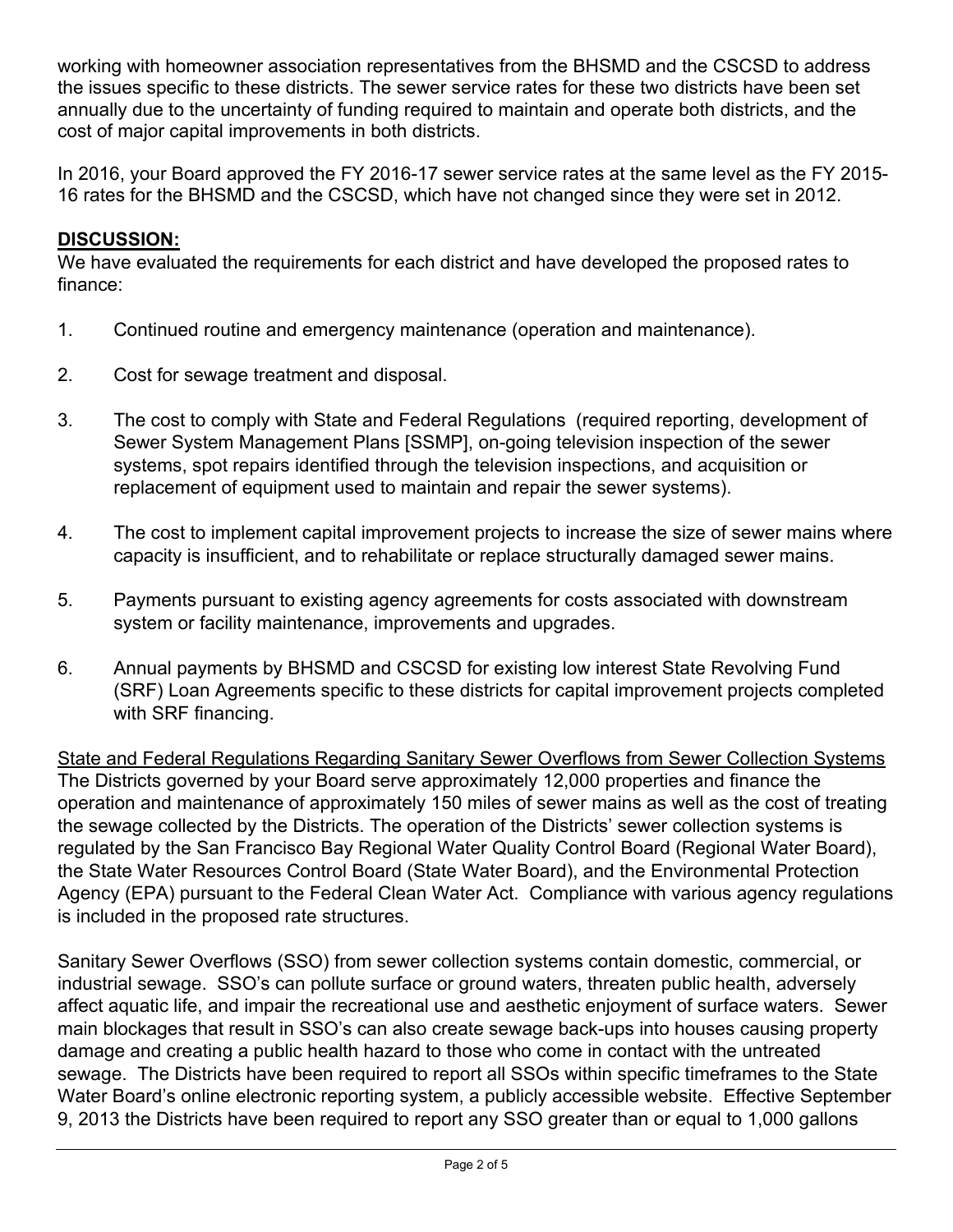that reaches surface waters (creek, bay, ocean, storm drainage system, etc.) to the State Office of Emergency Services within two hours of becoming aware of the SSO. Reporting requirements have continued to increase and require significant staff time.

Both the Regional Water Board and the State Water Board have implemented requirements that all sanitary sewer collection system agencies prepare SSMP pursuant to Sections 13263 and 13267 of the California Water Code. The SSMP describes the activities each sewer/sanitation district will employ to manage their wastewater collection systems effectively and must be updated regularly.

The State Water Board adopted Statewide General Waste Discharge Requirements (WDR) for Wastewater Collection Agencies on May 2, 2006. The WDR established monitoring and reporting requirements as well as SSMP requirements and timelines. These requirements and timelines were modified further in 2013 to include the development and implementation of an SSO Water Quality Monitoring Program. All federal and state agencies, municipalities, counties, districts, and other public entities that own or operate sanitary sewer systems greater than one mile in length are required to comply with the WDR.

### Public Input Process

The Department sent a letter to every property owner in each of the eight districts in April/May 2017 notifying them of the proposed rates and inviting them to attend a community meeting specific to their district to discuss the proposed rates and obtain their input. The community meetings were held in May 2017 and included presentations from staff.

Staff has continued to meet with representatives from the BHSMD Homeowners Association (HOA) and has provided periodic updates to the CSCSD HOA regarding district and downstream projects, future sewer service rates, and issues specific to their district. There are uncertainties regarding future costs for both the BHSMD and the CSCSD. Capital improvement projects within and downstream of both of these districts were identified through work required by the expired Baykeeper Consent Decree (for BHSMD) and a Cease and Desist Order (CDO) from the Regional Water Board (affecting CSCSD). As a requirement of the Consent Decree, the BHSMD developed a revised capital improvement project list, which prioritized several sewer pipe replacement projects with estimated costs. The City of San Mateo (City) is implementing a Clean Water Program as a result of the CDO, which includes several large sewer and wastewater treatment projects for which the CSCSD will pay portions of. The cost implications of the City's projects to the CSCSD and the financial arrangements between the City and the CSCSD have not been determined yet. The resolution of these issues will have a direct financial impact on the districts.

The BHSMD is currently in the process of completing the capacity improvement project for approximately 4,800 linear feet of sewer mains on Canyon Road, and in the easements near Adeline Drive.

The Department will continue to meet with the representatives from the BHSMD and the CSCSD on an as-needed basis during FY 2017-18, to discuss future sewer service rates and develop a rate structure to ensure that the existing commitments and outstanding issues mentioned previously can be met by the Districts.

All of the districts face some uncertainties regarding future costs which will affect future rates including: anticipated cost of work at the wastewater treatment plants and the downstream collection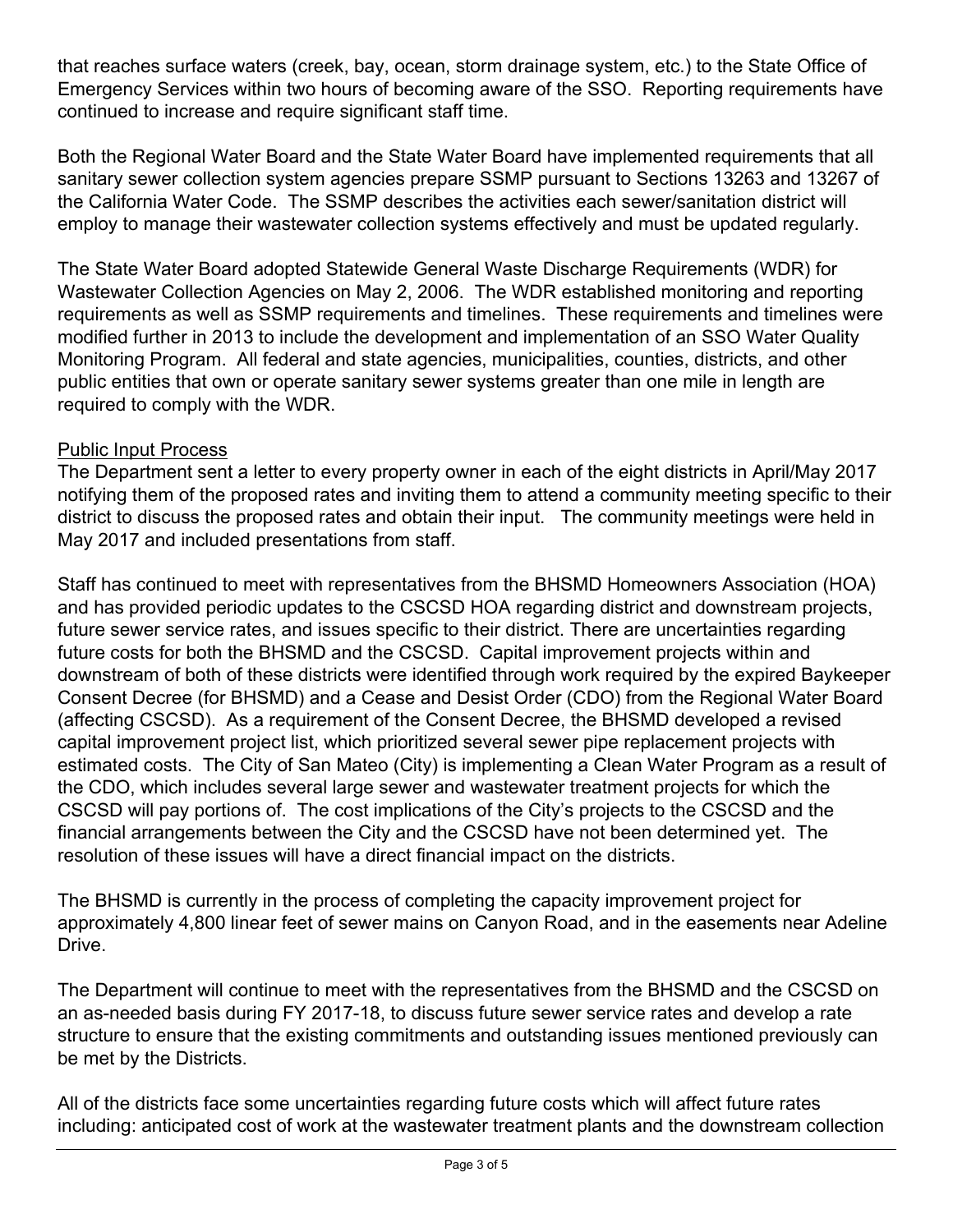systems, financial arrangements for capital improvements to district or downstream facilities, and the long-term financial impacts as a result of complying with the requirements of the State Water Boards. Therefore, we are proposing to set the sewer service rates for the next three (3) fiscal years only (FYs 2017-18 through 2019-20) for eight (8) of the districts and for one year (FY 2017-18) for the BHSMD and the CSCSD.

The process to be followed to set the sewer service rates and adopt the sewer service charges includes:

- 1. Amend the Ordinance Code to:
	- a) Set the FYs 2017-18 through 2019-20 sewer service rates used to calculate the sewer service charge fee for each property for eight (8) Districts.
	- b) Set the FY 2017-18 sewer service rate used to calculate the sewer service charge fee for each property within the BHSMD at \$1,595 per year per residential unit equivalent.
	- c) Set the FY 2017-18 sewer service rate used to calculate the sewer service charge fee for each property within the CSCSD at \$1,350 per year per residential unit.
- 2. Second reading and adoption of the amended ordinance on July 25, 2017 setting sewer service rates for FYs 2017-18 through 2019-20 for the eight (8) Districts and for FY 2017-18 for the BHSMD and CSCSD.
- 3. Hold a public hearing and receive testimony on (1) the sewer service rate increases for the eight Districts and (2) the Sewer Service Charges for ten (10) Districts calculated based on the adopted sewer service rates.
- 4. After considering all written and oral objections to the sewer service rates for eight (8) Districts and Sewer Service Charges for all ten (10) Districts, close the public hearing and determine if there is a majority protest to the proposed sewer service rate for the eight (8) Districts.
- 5. If there is a majority protest in any of the eight (8) Districts, terminate your consideration of imposing a sewer service rate increase in that District and set the sewer service rate for FY 2017-18 at the same sewer service rate in effect for FY 2016-17.

In addition, Article XIIIC and XIIID of the State Constitution requires an individual notice of the hearing to consider any new or increased property related fees including sewer fees, and a mechanism for rejecting the fees via a "majority protest" at the public hearing. We are recommending that your Board direct the Department to notify each property owner within the Districts, with the exception of BHSMD and CSCSD, of the proposed annual sewer service rate and charges by mail and to explain that protests to the sewer service rate must be in writing.

Individual notice to property owners in the BHSMD and CSCSD is not required, as the sewer service rates are not proposed to increase.

Due to the uncertainty of Federal Emergency Management Agency (FEMA) reimbursement, future rates for CSCSD and Emerald Lake Heights Sewer Maintenance District may be impacted due to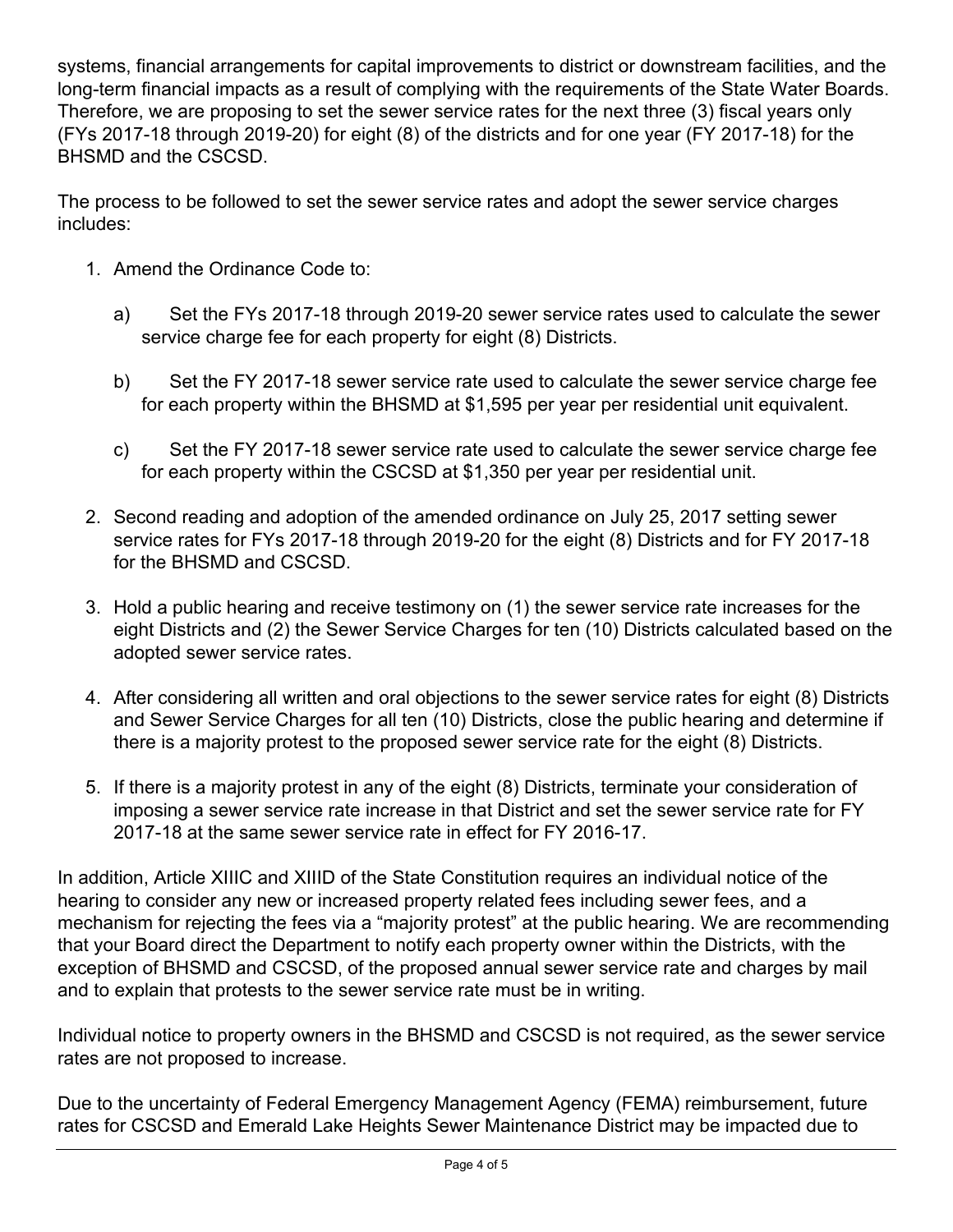damage sustained to the District from the 2017 winter storms.

County Counsel has reviewed and approved the ordinance and resolution as to form.

Setting of the sewer service rates contributes to the Shared Vision 2025 outcome of a Healthy Community by providing revenue to the ten (10) sewer districts and allowing for uninterrupted service to district customers.

#### **FISCAL IMPACT:**

The following are the current sewer service rates, proposed sewer service rates for FY 2017-18 for the BHSMD and CSCSD, and the proposed sewer service rates for the next three (3) fiscal years in eight (8) districts that we believe are needed to cover the costs as explained above. We are not proposing any increases to the sewer service rates for the BHSMD and the CSCSD for the FY 2017- 18.

| <b>District</b>              | Sewer Service Rate Per FY (\$/Year Per<br><b>Equivalent Residential Unit)</b> |                       |                                            |         |
|------------------------------|-------------------------------------------------------------------------------|-----------------------|--------------------------------------------|---------|
|                              |                                                                               | <b>Proposed Rates</b> |                                            |         |
|                              | 2016-17                                                                       | 2017-18               | 2018-19                                    | 2019-20 |
| <b>Burlingame Hills SMD</b>  | \$1,595                                                                       | \$1,595               | Rates to be evaluated<br>during FY 2017-18 |         |
| <b>Crystal Springs CSD</b>   | \$1,350                                                                       | \$1,350               | Rates to be evaluated<br>during FY 2017-18 |         |
| Devonshire CSD               | \$1,125                                                                       | \$1,240               | \$1,365                                    | \$1,500 |
| Edgewood SMD                 | \$1,325                                                                       | \$1,405               | \$1,490                                    | \$1,580 |
| Emerald Lake SMD - Zone 1    | \$1,280                                                                       | \$1,345               | \$1,415                                    | \$1,490 |
| Emerald Lake SMD - Zone 2    | \$1,010                                                                       | \$1,280               | \$1,415                                    | \$1,490 |
| Fair Oaks SMD                | \$620                                                                         | \$680                 | \$750                                      | \$825   |
| <b>Harbor Industrial SMD</b> | \$370                                                                         | \$410                 | \$450                                      | \$495   |
| Kensington Square SMD        | \$1,175                                                                       | \$1,230               | \$1,290                                    | \$1,350 |
| Oak Knoll SMD                | \$1,050                                                                       | \$1,155               | \$1,270                                    | \$1,395 |
| Scenic Heights CSD           | \$1,200                                                                       | \$1,440               | \$1,650                                    | \$1,895 |

We estimate that it will cost approximately \$7,930 (\$0.785 per rate payer in the Districts) to prepare, print and mail individual notices to each rate payer in the eight (8) Districts with proposed increases. This cost will be paid from the revenues of the respective Districts.

There is no impact on the General Fund.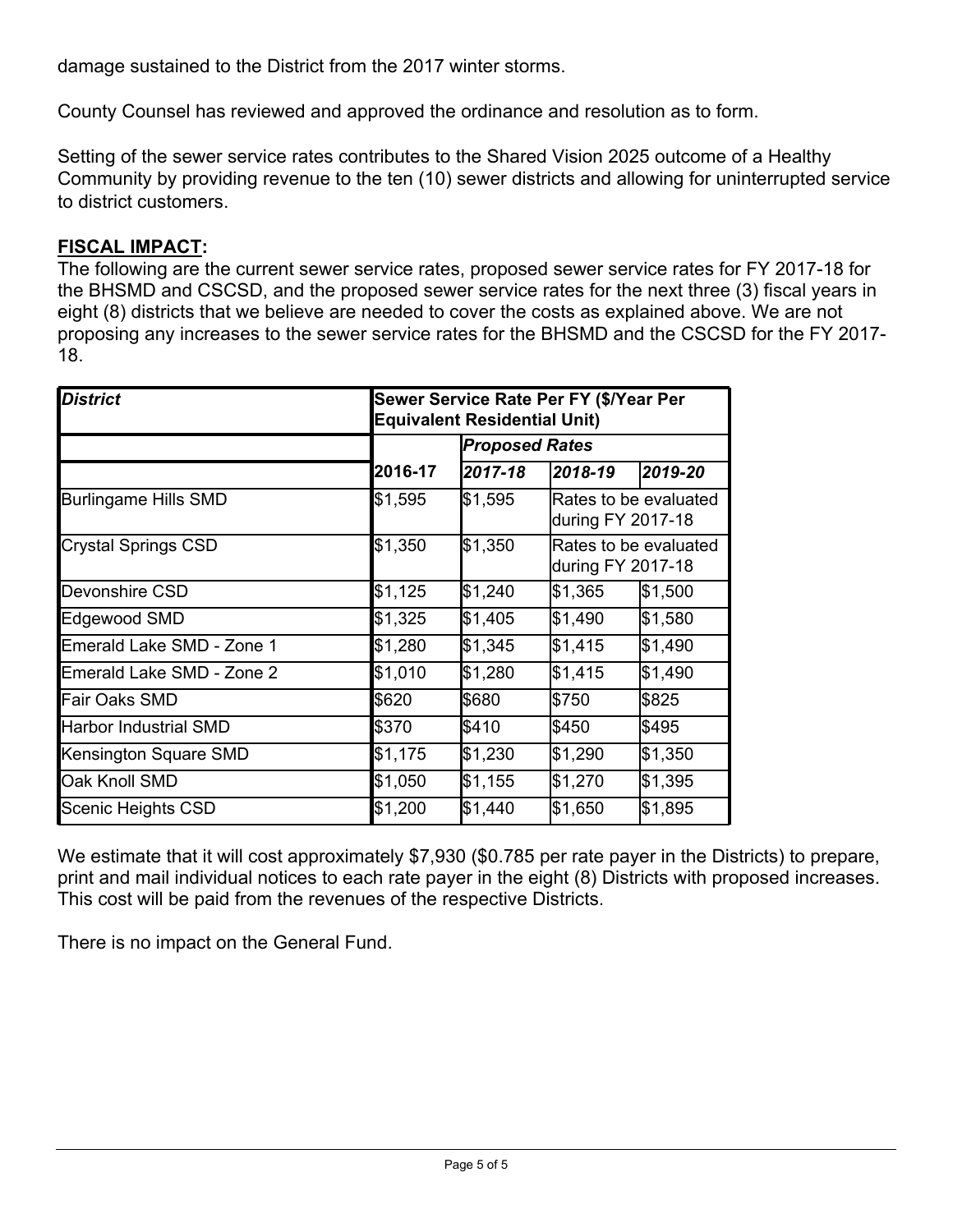## **ORDINANCE NO. . BOARD OF SUPERVISORS, COUNTY OF SAN MATEO, STATE OF CALIFORNIA ACTING AS THE GOVERNING BOARD OF THE TEN COUNTY SEWER MAINTENANCE/SANITATION DISTRICTS**

**\* \* \* \* \* \***

#### **AN ORDINANCE TO AMEND SECTION 4.32.020 OF CHAPTER 4.32 OF TITLE 4, OF THE SAN MATEO COUNTY ORDINANCE CODE, SETTING SEWER SERVICE RATES FOR FISCAL YEARS 2017-18 THROUGH 2019-20 FOR EIGHT (8) DISTRICTS, AND SETTING THE FY 2017-18 SEWER SERVICE RATES AT THE SAME LEVELS AS THE FY 2016-17 RATES FOR THE BURLINGAME HILLS SEWER MAINTENANCE DISTRICT AND THE CRYSTAL SPRINGS COUNTY SANITATION DISTRICT**

The Board of Supervisors of the County of San Mateo, State of California,

**ORDAINS** as follows:

**SECTION 1.** Chapter 4.32 of Title 4, Sanitation and Health, of the San Mateo County

Ordinance Code is hereby amended to read as follows:

Section 4.32.020 RATES. Sewer Service Charges are hereby prescribed

for each residential unit or residential unit equivalent per connection to

each district's sanitary sewerage system, per year or portion thereof, as

follows:

| <b>District</b>             | 2017-18 | 2018-19                                    | 2019-20 |  |
|-----------------------------|---------|--------------------------------------------|---------|--|
| <b>Burlingame Hills SMD</b> | \$1,595 | Rates to be evaluated<br>during FY 2017-18 |         |  |
| <b>Crystal Springs CSD</b>  | \$1,350 | Rates to be evaluated<br>during FY 2017-18 |         |  |
| Devonshire CSD              | \$1,240 | \$1,365                                    | \$1,500 |  |
| Edgewood SMD                | \$1,405 | \$1,490                                    | \$1,580 |  |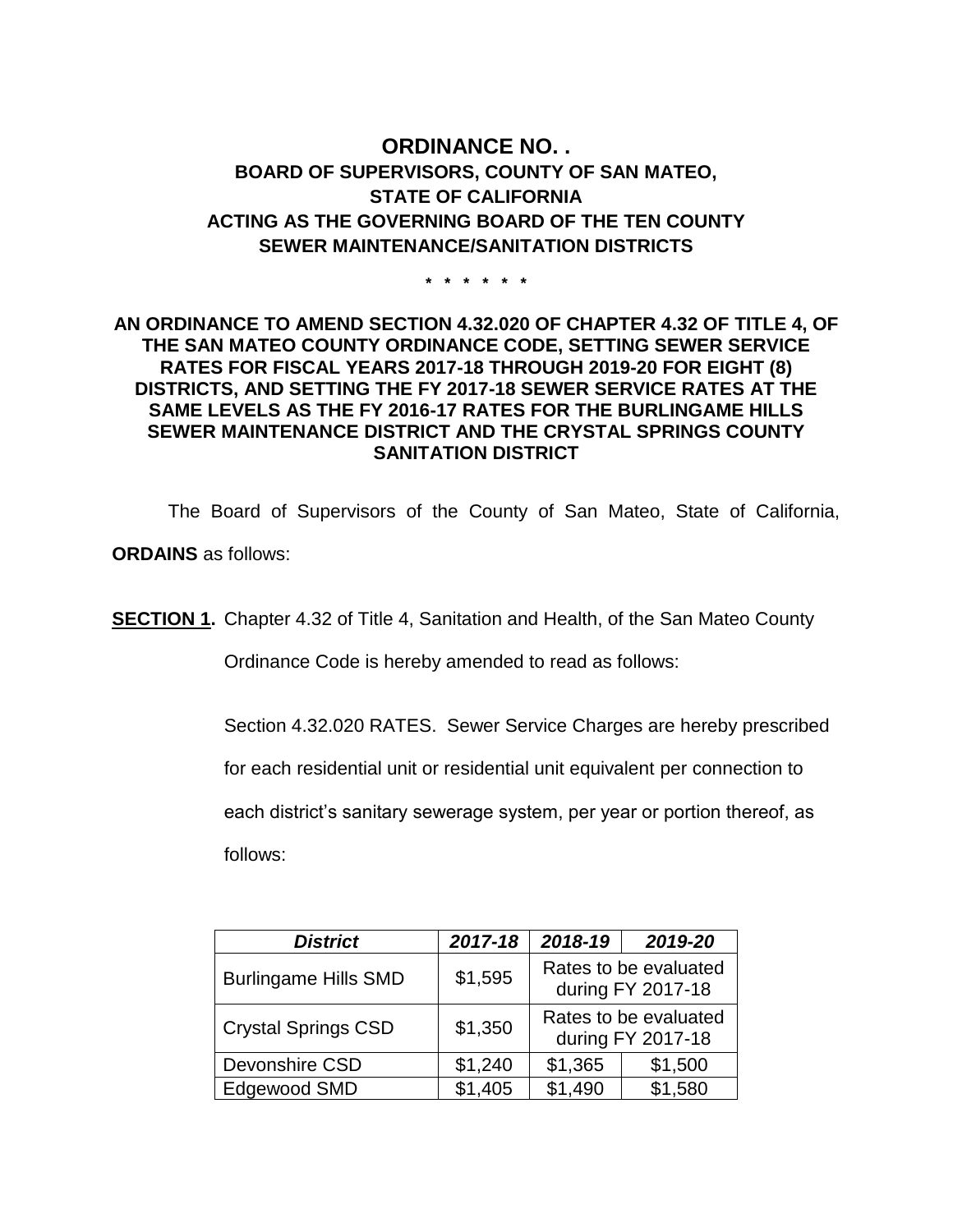| Emerald Lake SMD -<br>Zone 1 | \$1,345 | \$1,415 | \$1,490 |
|------------------------------|---------|---------|---------|
| Emerald Lake SMD -<br>Zone 2 | \$1,280 | \$1,415 | \$1,490 |
| <b>District</b>              | 2017-18 | 2018-19 | 2019-20 |
| Fair Oaks SMD                | \$680   | \$750   | \$825   |
| <b>Harbor Industrial SMD</b> | \$410   | \$450   | \$495   |
| Kensington Square SMD        | \$1,230 | \$1,290 | \$1,350 |
| Oak Knoll SMD                | \$1,155 | \$1,270 | \$1,395 |
| <b>Scenic Heights CSD</b>    | \$1,440 | \$1,650 | \$1,895 |

**SECTION 2. This Ordinance shall be in full force and effect 30 days after its adoption.**

**\* \* \* \* \* \***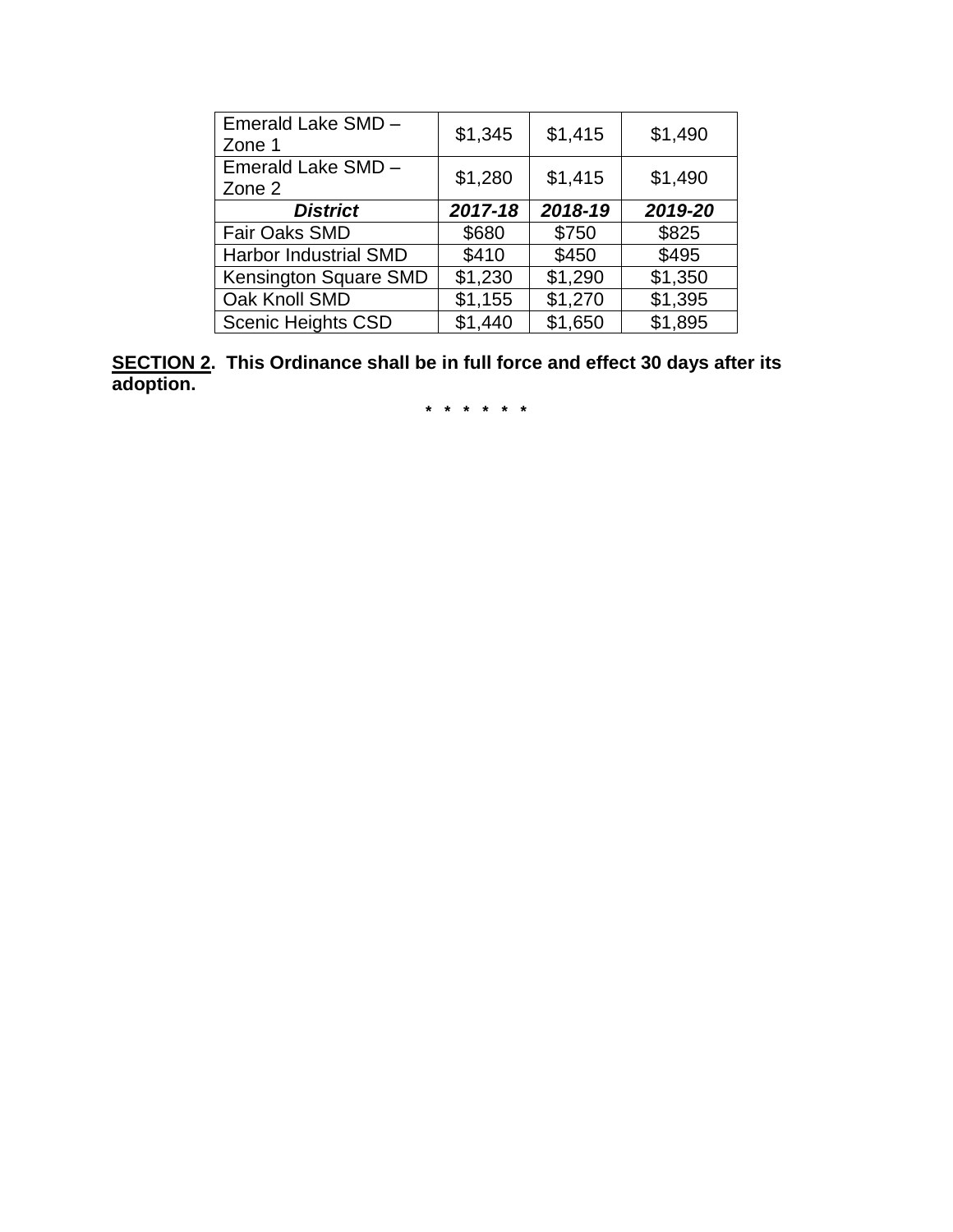# **RESOLUTION NO. 075206**

#### **BOARD OF SUPERVISORS, COUNTY OF SAN MATEO, STATE OF CALIFORNIA ACTING AS THE GOVERNING BOARD OF THE TEN COUNTY SEWER MAINTENANCE/SANITATION DISTRICTS**

#### **\* \* \* \* \* \***

**RESOLUTION SETTING TUESDAY, JULY 25, 2017 AT 9:00 A.M. AT THE REGULARLY SCHEDULED BOARD MEETING AS THE TIME AND PLACE FOR A PUBLIC HEARING ON:** 

**1. THE SEWER SERVICE RATE INCREASES FOR THE EIGHT (8) COUNTY SEWER MAINTENANCE AND SANITATION DISTRICTS; AND 2. FILING OF THE SEWER SERVICE CHARGES REPORT FOR FISCAL YEAR 2017-18 FOR THE TEN (10) COUNTY SEWER MAINTENANCE AND SANITATION DISTRICTS BASED ON THE SEWER SERVICE RATES SET FOR FISCAL YEAR 2017-18; AND 3. DIRECTING THE NECESSARY NOTICES FOR SAID HEARING** 

**RESOLVED,** by the Board of Supervisors of the County of San Mateo, State of

California, as the Governing Board of the following County Sewer Maintenance and Sanitation

Districts:

**Burlingame Hills Sewer Maintenance District; Crystal Springs County Sanitation District; Devonshire County Sanitation District; Edgewood Sewer Maintenance District; Emerald Lake Heights Sewer Maintenance District; Fair Oaks Sewer Maintenance District; Harbor Industrial Sewer Maintenance District; Kensington Square Sewer Maintenance District; Oak Knoll Sewer Maintenance District; Scenic Heights County Sanitation District.**

**WHEREAS**, San Mateo County Ordinance Code Chapter 4.32 requires that sewer

service charges for FY 2017-18, in the above named County Sewer Maintenance and

Sanitation Districts, be collected on the tax roll in accordance with the amounts shown for each

parcel of real property receiving such services, and a written report be filed with the Clerk of

the Board; and

**WHEREAS,** the Constitution of the State of California requires that written notice of

any proposed new or increased fees or property related charges be provided by mail to the

record owner of each parcel upon which the charge is proposed for imposition; and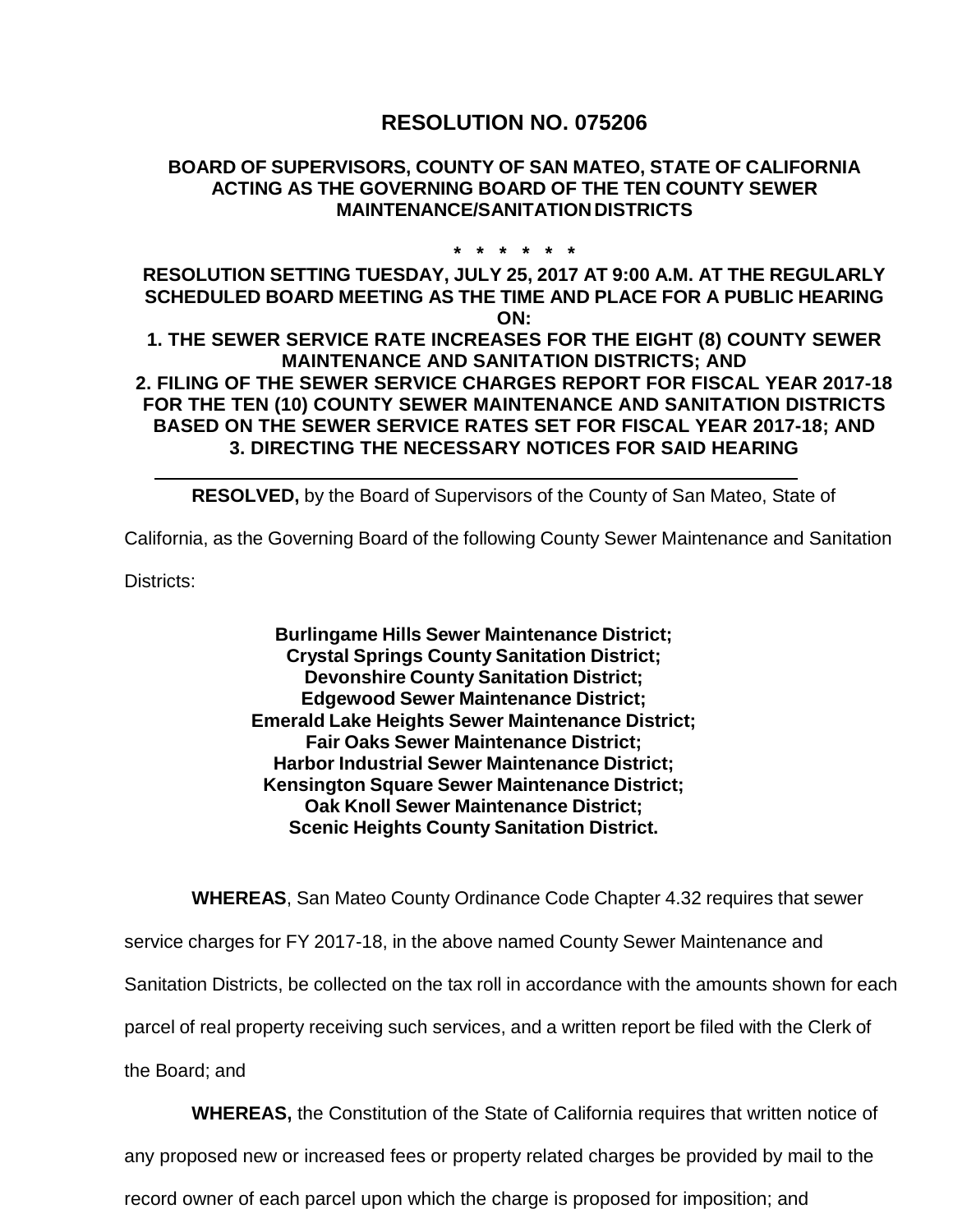**WHEREAS,** California Health and Safety Code Section 5473.1 requires that the Clerk of the Board shall cause notice of the filing of said written sewer service charges report, and of the time and place of a hearing thereon, to be published once a week for two successive weeks prior to the date set for said hearing in a newspaper of general circulation in the above named County Sewer Maintenance and Sanitation Districts.

#### **NOW THEREFORE, IT IS HEREBY DETERMINED AND ORDERED** that:

**Tuesday, July 25, 2017, at 9:00 A.M.,** in the Chambers of the Board of Supervisors of the County of San Mateo, in the Hall of Justice and Records, Redwood City, California, is hereby fixed as the time and place of the hearing on the increase in sewer service rates for the eight (8) County Sewer Maintenance and Sanitation Districts and the filing of the FY 2017-18 Sewer Service Charges Report based on the adopted sewer service rates for FY 2017-18 for the ten (10) County Sewer Maintenance and Sanitation Districts with the Clerk of the Board.

**IT IS HEREBY FURTHER DETERMINED AND ORDERED** that the Department of Public Works shall cause a copy of the "NOTICE OF PUBLIC HEARING", attached hereto, to be published once a week for two successive weeks prior to the date set for said hearing in a newspaper of general circulation in the above named County Sewer Maintenance and County Sanitation Districts.

**IT IS HEREBY FURTHER DETERMINED AND ORDERED** that the Director of Public Works shall prepare a written notice of the proposed increase in sewer service rates for the eight (8) County Sewer Maintenance and Sanitation Districts, which rates will be the basis for the imposition of the sewer service charges in said districts, and that the notice be sent by mail to the record owner of each parcel within the eight (8) County Sewer Maintenance and Sanitation Districts.

\* \* \* \* \* \*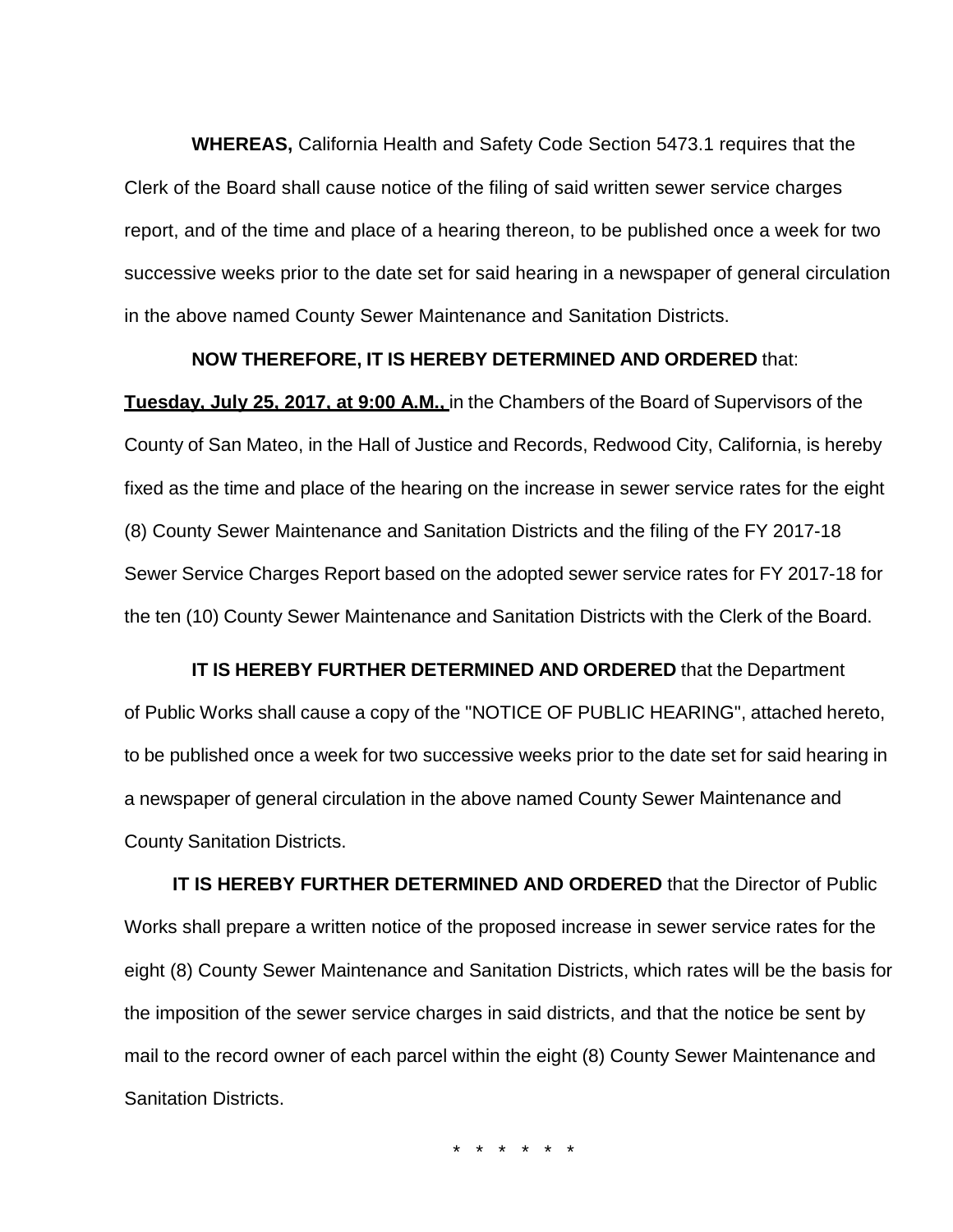#### **Notice of Public Hearing**

The County of San Mateo Board of Supervisors has scheduled a public hearing on the adoption of the FY 2017-18 Sewer Service Charges Report for County Sewer Maintenance and Sanitation Districts. This report contains the individual charges for each parcel of real property receiving sanitary sewer service in one of the following County Sewer Maintenance or Sanitation Districts:

> **Burlingame Hills Sewer Maintenance District; Crystal Springs County Sanitation District; Devonshire County Sanitation District; Edgewood Sewer Maintenance District; Emerald Lake Heights Sewer Maintenance District; Fair Oaks Sewer Maintenance District; Harbor Industrial Sewer Maintenance District; Kensington Square Sewer Maintenance District; Oak Knoll Sewer Maintenance District; Scenic Heights County Sanitation District**

The adoption of the FY 2017-18 Sewer Service Charges Report for County Sewer Maintenance and Sanitation Districts will result in these charges being placed on the tax roll. They will appear on the tax bill of each affected property and be collected in the same manner as the property tax.

*The public hearing will be held on Tuesday, July 25, 2017 at 9:00 A.M. in the Chamber of the Board of Supervisors, located in the Hall of Justice and Records, 400 County*  **Center, Redwood City, California.** The meeting will be open to the public and anyone interested may appear and be heard on this matter or submit a written statement.

If you own property in one of these districts, you may obtain information about these charges from the County of San Mateo Department of Public Works, 555 County Center, 5<sup>th</sup> Floor, Redwood City, telephone (650) 363-4100, between the hours of 8:00 a.m. and 5:00 p.m., Monday through Friday or by visiting the Department of Public Works' website at: https://publicworks.smcgov.org/sewers.